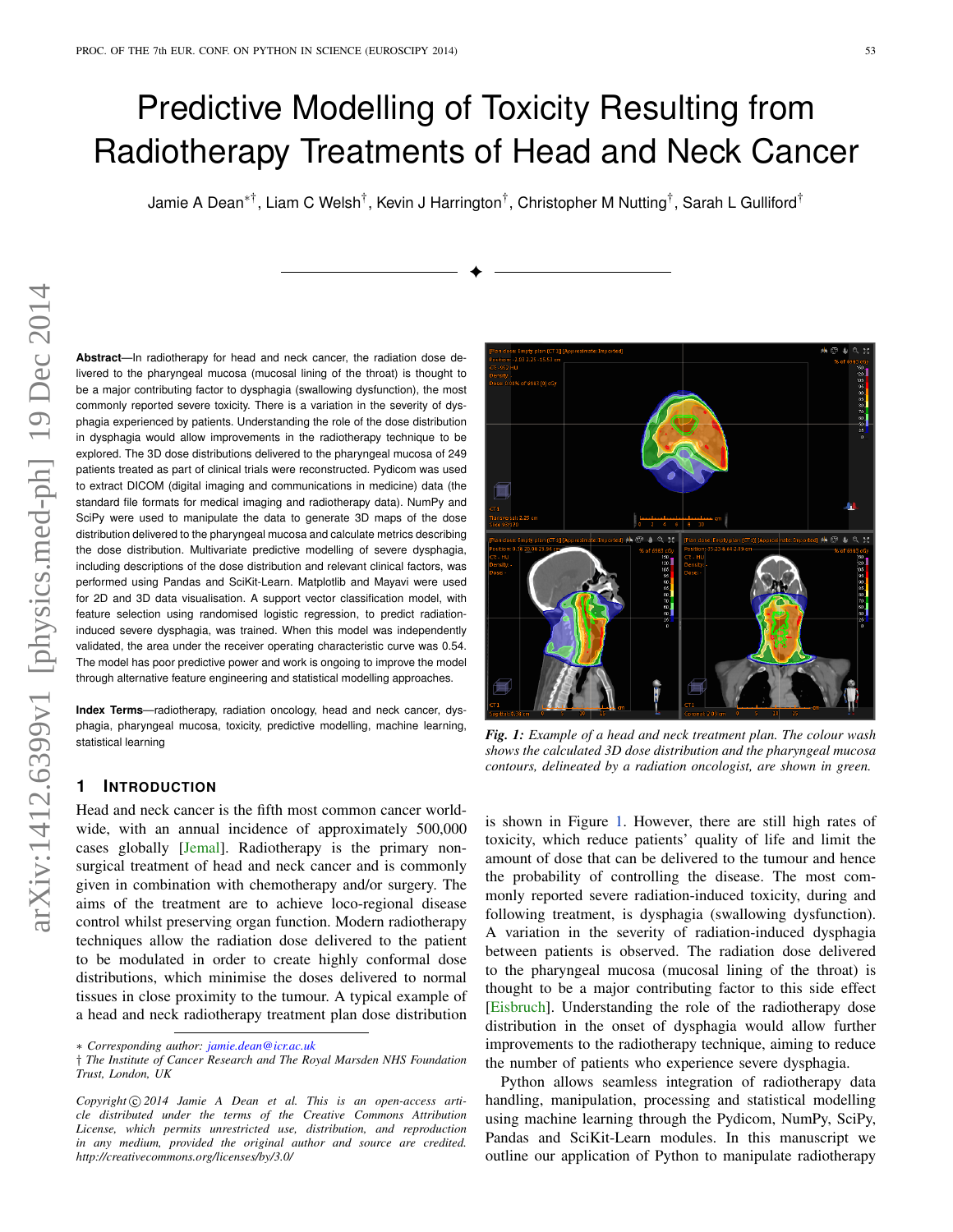treatment plan data to map the planned dose distribution onto the pharyngeal mucosa, compute metrics describing the dose distributions delivered to the mucosa, and train and assess multivariate predictive models of radiation-induced severe dysphagia.

### **2 MATERIALS AND METHODS**

### **2.1 Patient Data**

Data were available for 249 head and neck cancer patients treated in clinical trials at The Royal Marsden NHS Foundation Trust [\[Nutting\]](#page-5-2), [\[Guerrero-Urbano\]](#page-5-3), [\[Powell\]](#page-5-4). All data were anonymised. Toxicity outcome data were collected for patients as part of the trial protocols. The severity of dysphagia was graded, according to the Common Terminology Criteria for Adverse Events [\[CTCAE\]](#page-5-5), on a scale from 0 to 5, with higher grades representing higher severity. These toxicity grades were dichotomised into 'mild' and 'severe' dysphagia, with severe defined as grade 3 or higher. Grade 3 dysphagia corresponds to the patient requiring the insertion of a percutaneous endoscopic gastrostomy (feeding) tube. It requires a surgical procedure and represents a pronounced detriment to a patient's quality of life and is thus of high clinical importance. This reasoning warranted the decision to dichotomise the outcomes, as well as the choice of threshold. In addition to its clinical importance, the cut point of grade 3 dysphagia is relatively objective compared with other toxicity outcome measures and so minimises noise in the outcome data. Clinical factors that are potentially relevant to dysphagia were also collected as part of the trial protocols. These included patient age, gender, comorbidities and concomitant treatments.

#### **2.2 Preparation of Radiotherapy Treatment Plan Data**

The pharyngeal mucosa was defined by head and neck radiation oncologists, who contoured the structure on axial slices of computed tomography (CT) scans using either the Pinnacle (Philips Radiation Oncology Systems, Fitchburg, WI), CadPlan (Varian Medical Systems, Palo Alto, CA) or Eclipse (Varian Medical Systems, Palo Alto, CA) proprietary radiotherapy treatment planning software and the structure def-inition described in [\[Bhide\]](#page-5-6). The treatments were planned and the doses calculated by physicists and dosimetrists, following the trial protocols, using the same software.

All scientific computing tasks were performed using Python v.2.7.6 [\[Python\]](#page-5-7). A script was used to anonymise the identifying data in the radiotherapy treatment plan files. When treatment planning is performed, the radiation oncologist names the organs that they delineate. This commonly leads to inconsistencies in the names given to the same organ between patients. A script was written to change the name of the pharyngeal mucosa structure from the one assigned by the radiation oncologist (the user selects the name to change, e.g. 'Pharyngeal Mucosa', 'Pharynx' or 'pharyngeal mucosa', from a list of all of the structures) to 'PM'. This allowed for batch processing of the tasks relating to the radiotherapy treatment plans. The user can pass a list of the patient identification numbers and the name of the organ of interest, in this case 'PM', and the dose maps and metrics outlined below are calculated for all patients, without the need for interventions from the user.

#### **2.3 Generating 3D Dose Maps**

Radiotherapy treatment plans are produced using proprietary software. There is a standardised format for radiotherapy treatment plan data, DICOM RT, in which the treatment plan data is exported from the planning software. The information in a treatment plan is saved in four different types of file:

- CT These files contain the computed tomography images used to model the patient and calculate the dose distribution in the treatment planning software. There is one file per 2D slice of the 3D image volume acquired.
- RTDOSE This file contains the calculated dose distribution, described by points on a 3D grid.
- RTSTRUCT This file contains the coordinates of the contours of the structures delineated by the radiation oncologist.
- RTPLAN This file contains the parameters of the radiation beams.

To study the dose-toxicity response relationship for the pharyngeal mucosa, it was necessary to reconstruct the planned dose to this structure from the DICOM RT files. This was achieved using Pydicom v.0.9.3-1 [\[Pydicom\]](#page-5-8), NumPy v.1.8.1- 1 [\[NumPy\]](#page-5-9), SciPy v.0.14.0-3 [\[SciPy\]](#page-5-10) and Matplotlib v.1.3.1-9 [\[Matplotlib\]](#page-5-11). The resolutions of the dose grids are courser than the image grid upon which the structure contour points are defined. Moreover, the dose grid does not cover the entire image grid, only the volume that is irradiated. Therefore, the dose grid was tri-linearly interpolated to match the resolution of the image grid (tri-linear interpolation does not lead to noticeable distortions of the dose distributions with the acquired dose grid resolution of 2.5 mm x 2.5 mm x 2.5 mm) and the translational offset between the dose grid and image grid calculated using the image coordinates located in the metadata of the RTSTRUCT files. The matplotlib.path.Path.contains\_points() function and the coordinates of the pharyngeal mucosa structure contours were used to determine which voxels were included in the structure. Since the pharyngeal mucosa is a 'wall'-type structure as opposed to a 'solid' volume the numpy.logical\_xor() function was used to exclude those voxels located within one of the contours, but not part of the mucosa structure. This informed a binary mask consisting of '1's for the voxels in the structure and '0's for the voxels not included in the structure. Multiplying the 3D dose grid with this binary mask produced a 3D map of just the dose delivered to the pharyngeal mucosa.

### **2.4 Extracting Dose Metrics**

In most radiotherapy dose-outcome studies, the 3D dose distribution is reduced to a cumulative dose-volume histogram (DVH), describing the volume of an organ that receives each dose level. DVHs were extracted from the 3D dose maps using the NumPy histogram function: **import numpy as np**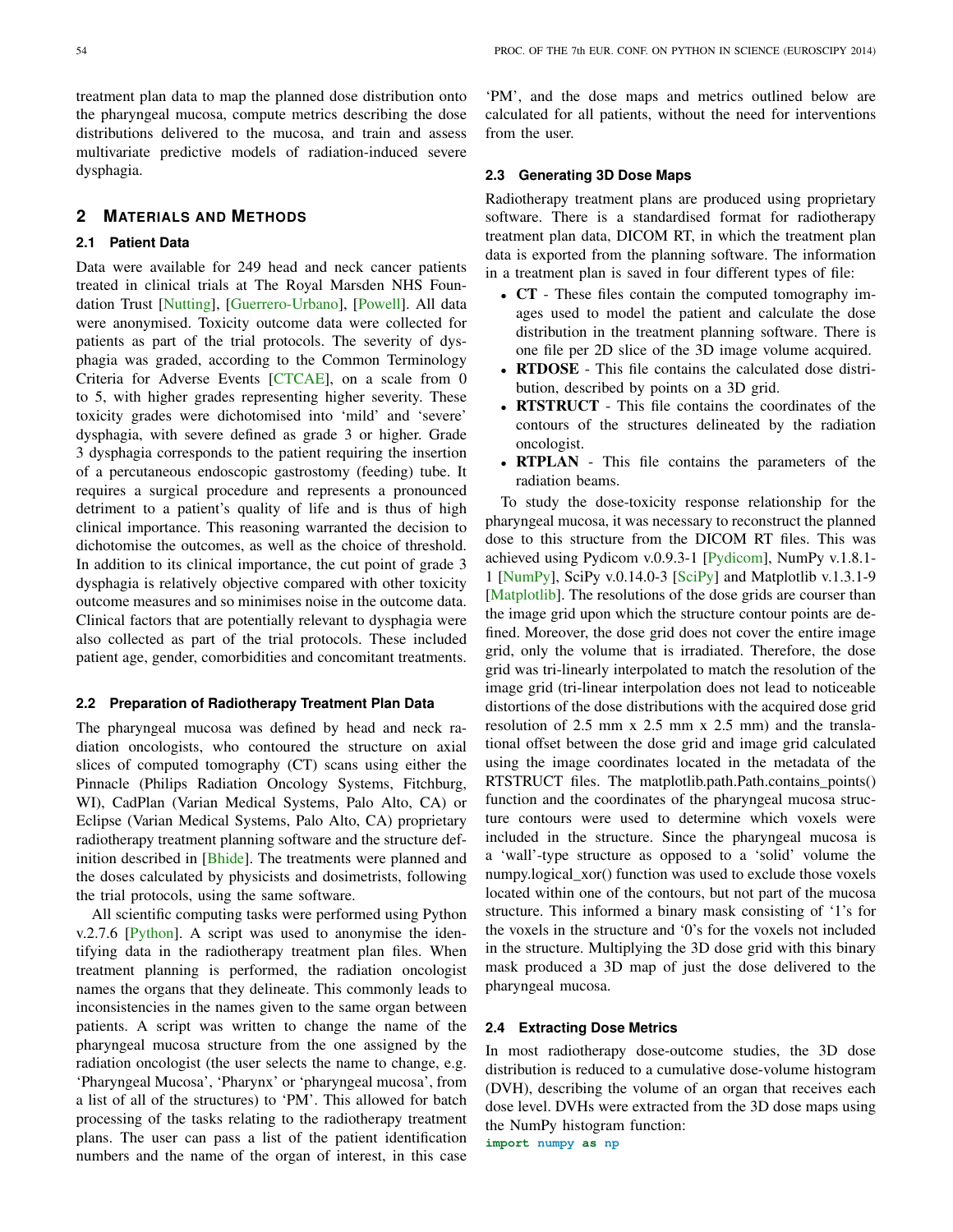```
def dose_volume_histogram(organDose):
    """Computes the cumulative dose-volume
       histogram"""
   hist = np.histogram(organDose,
       range = (0, 80), bins = 80,
       density = True)[0]
   dvh = 1.0 - np.cumsum(hist)
```
**return** dvh

The mean and maximum doses were also calculated using NumPy.

#### **2.5 Statistical Modelling**

The volumes of pharyngeal mucosa receiving cumulative doses in the range 10 Gy (V10) to 80 Gy (V80) in 5 Gy intervals were extracted from the DVHs for inclusion as model covariates. The mean and maximum doses were also used as model inputs. The clinical factors included as covariates were: age, gender, smoking status (smoker at the time of treatment vs. non-smoker at the time of treatment), alcohol status, induction chemotherapy (binary) and concurrent chemotherapy (binary). Data preparation for statistical modelling was carried out using Pandas v.0.14.1-2 [\[Pandas\]](#page-5-12).

In order for the model to be able to inform clinical practice it must have high interpretability and low dimensionality. These requirements informed the choice of modelling strategies employed. Feature selection is often challenging when working with high-dimensionality data. An additional complication to the feature selection problem associated with radiotherapy dose-outcome studies is high collinearity between covariates. This is due to the nature of the physical processes that govern how the radiation dose is deposited in the patient. Adjacent dose levels in the DVH are highly correlated making it challenging to distinguish the dose levels that are important for predicting toxicity outcomes from those that merely correlate with the dose levels that cause toxicity. To have the best chance of overcoming this problem a combination of large variation in the DVHs between patients and a suitable feature selection strategy must be employed.

Statistical modelling was performed using SciKit-Learn v.0.15.1-1 [\[SciKit-Learn\]](#page-5-13). A subset of 25 patients (10 % of the entire cohort) were separated out for use as an independent test set of model performance:

```
import sklearn
from sklearn import cross_validation
# Split data into training set and independent test
    # set
xTrain, xTest, yTrain, yTest =
    cross_validation.train_test_split(xData, yData,
    test_size = 0.1, random_state = 42)
```
The model training pipeline consisted of data centring about 0 and scaling to unit variance followed by a feature selection step and, finally, a model fitting step:

**from sklearn.preprocessing import** StandardScaler **from sklearn.linear\_model import RandomizedLogisticRegression from sklearn import** svm

# z-scale data scaler = StandardScaler() # Feature selection method

```
featureSelection = RandomizedLogisticRegression(
   fit_intercept = False)
# Model fitting method
modelFitting = svm.SVC(probability = True)
# Create pipeline
estimators = [('scaler', scaler),
    ('featureSelection', featureSelection),
    ('modelFitting', modelFitting)]
classifier = Pipeline(estimators)
```
Since the toxicity outcomes were known, supervised learning techniques could be utilised. There is no obvious solution to the problem of collinearity between the variables. Discriminant analysis techniques, such as linear discriminant analysis and quadratic discriminant analysis, cannot robustly handle correlated variables, making them inappropriate. One potential strategy is to remove the collinearity by performing PCA. However, this results in a model with low interpretability and so would not allow the causal features to be determined. An alternative approach is to initially remove features using interpretable dimensionality reduction techniques, for example, univariate feature selection and recursive feature elimination and then remove remaining correlated variables. These approaches, however, may be unstable and suffer from reduced generalisability as different features may be selected with different datasets. Randomised logistic regression (RLR) [\[Meinshausen\]](#page-5-14) was chosen for feature selection in order to maximise the stability of the selected features. Support vector classification (SVC) with linear and radial basis function kernels [\[Cortes\]](#page-5-15) was employed for model fitting as this technique is capable of producing high performance, complex (incorporating nonlinearity and interactions), yet interpretable, models. A crossvalidated grid search, with stratified 5-fold cross-validation, was used over the whole pipeline to tune the hyper-parameters of the models used for feature selection and model fitting on the reduced set of features:

```
from sklearn.grid_search import GridSearchCV
```

```
featureSelectionParams = {
    'featureSelection__C': [
    0.01, 0.1, 1.0, 10.0, 100.0],
    'featureSelection__scaling': [0.25, 0.5, 0.75],
    'featureSelection__selection_threshold': [
    0.3, 0.4, 0.5]}
modelFittingParams = {
    'modelFitting__C': [0.01, 0.1, 1.0, 10.0, 100.0],
    'modelFitting__kernel': ['linear', 'rbf'],
    'modelFitting__gamma': [0.01, 0.1, 1.0]}
parameters = dict(featureSelectionParams.items()
    + modelFittingParams.items())
skf = cross_validation.StratifiedKFold(yTrain,
    n_folds = 5)
gridSearch = GridSearchCV(clf, param_grid =
    parameters, cv = 5, scoring = 'roc_auc')
gridSearch.fit(xTrain, yTrain)
bestParameters, bestScore = gridSearch.best_params_,
    gridSearch.best_score_
```

```
print 'Best Parameters:', bestParameters
print 'Best Score:', bestScore
```
To obtain an unbiased estimate of the model prediction score on new data a nested 5-fold cross-validation was carried out, with area under the receiver operating characteristic (ROC)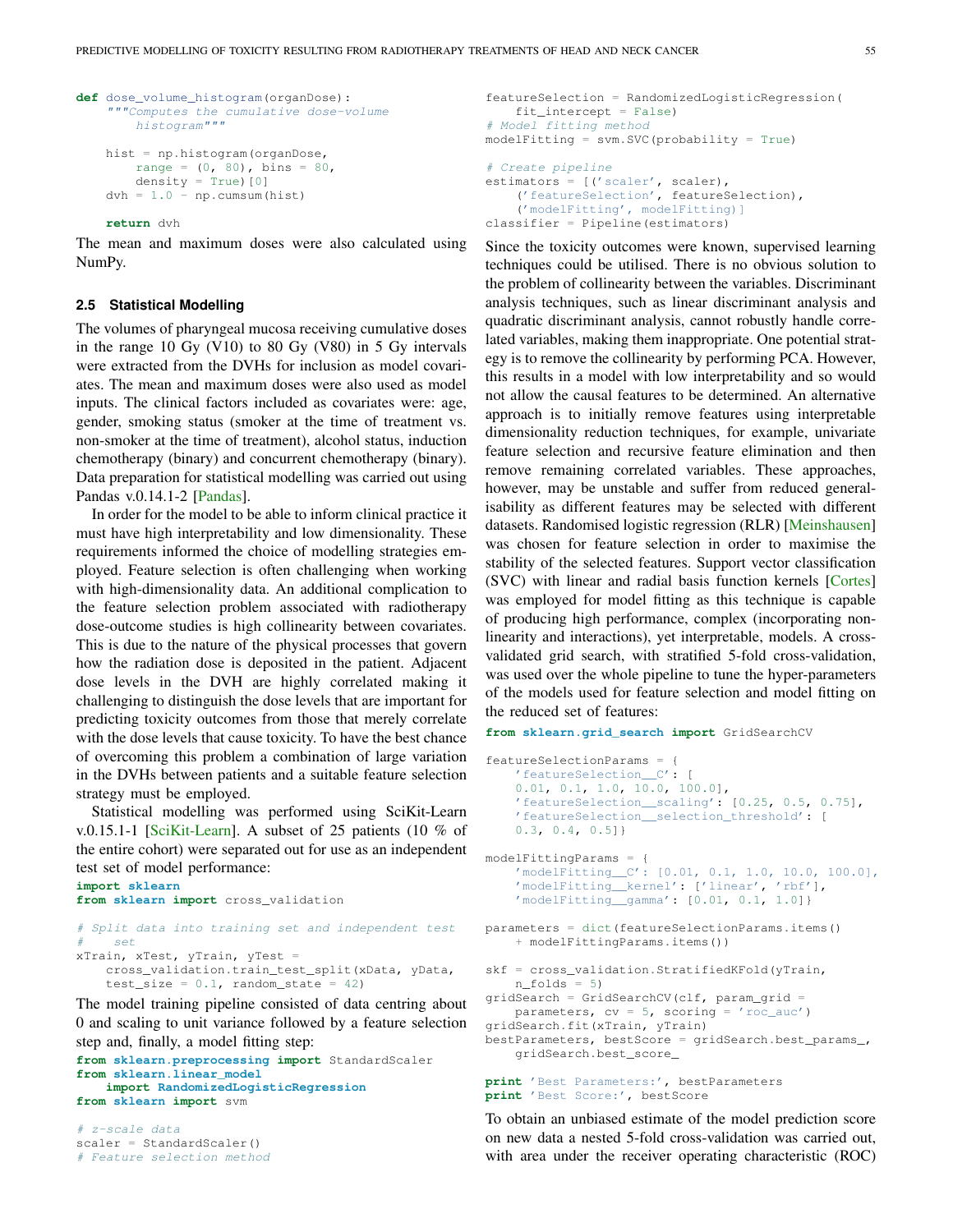#### curve used as the scoring function:

```
# Nested 5-fold stratified cross-validation for model
    evaluation
scores = cross_validation.cross_val_score(gridSearch,
    xTrain, yTrain, cv = skf, scoring = 'roc_auc')
print 'Cross-validation: ROC AUC =
    80.2f (+/- 80.2f)' % (scores.mean(),
    scores.std() *2)
```
All cross-validations were stratified to reduce variance in the estimate of model performance. Data from the 25 patients in the independent test dataset, not used in any part of the model training process, were used to perform an independent test of model performance:

```
# Test classifier on independent test data
yPred = gridSearch.predict(xTest)
print classification_report(yTest, yPred)
print 'ROC AUC: ', roc_auc_score(yTest, yPred)
```
## **3 RESULTS**

Figure [2](#page-3-0) shows an example of a 3D map of the dose delivered to the pharyngeal mucosa. Mayavi v.4.3.1-2 [\[Mayavi\]](#page-5-16) was used for 3D data visualisation. This pharyngeal mucosa dose distribution is typical of head and neck radiotherapy treatments. The region receiving the highest doses is included in the treatment target volume and there is a dose fall-off superiorly and inferiorly of this region.

Figure [3](#page-3-1) shows the dose-volume histograms of the 249 patients included in the analysis. Matplotlib was used for 2D data visualisation. It can be observed that there is variation in the pharyngeal mucosa DVHs across the cohort. This variation is largely due to the geometry of the treatment target volume: both its size and location within the pharynx (throat).

The correlation matrix for the input variables is shown in Figure [4.](#page-4-0) The correlation matrix highlights the high correlation coefficients between adjacent dose levels in the DVH suggesting high collinearity.

Principal component analysis (PCA) was used for data visualisation. Figure [5](#page-4-1) displays the variance explanation and Figure [6](#page-4-2) shows the data projected into the first two principal components space. Visualising the data using PCA shows that the different outcomes are highly overlapping in the first two principal components space (the first two principal components explain a relatively large amount of the variance in the data).

The model hyper-parameters chosen are shown in Table [1.](#page-4-3) During model training the area under the ROC curve was determined to be  $0.54$  +/-  $0.23$  and when the model was validated on the independent dataset it was 0.54. Figure [7](#page-4-4) shows the ROC curve for the independent validation.

## **4 DISCUSSION**

Python was deemed to be a well-suited platform for achieving our aims of training predictive models of severe radiationinduced dysphagia. This is due to its strong functionality in handling DICOM data, manipulation, processing and visualisation of 3D data, and machine learning.

The overlap of the two outcome classes in the first two principal components space upon PCA suggests that generalised linear models, such as logistic regression, are unlikely to make

<span id="page-3-0"></span>

*Fig. 2: 3D map of pharyngeal mucosa dose distribution for one patient.*

<span id="page-3-1"></span>

*Fig. 3: DVHs for the 249 patients analysed. Blue curves represent patients who did not experience severe dysphagia and red curves represent patients who did.*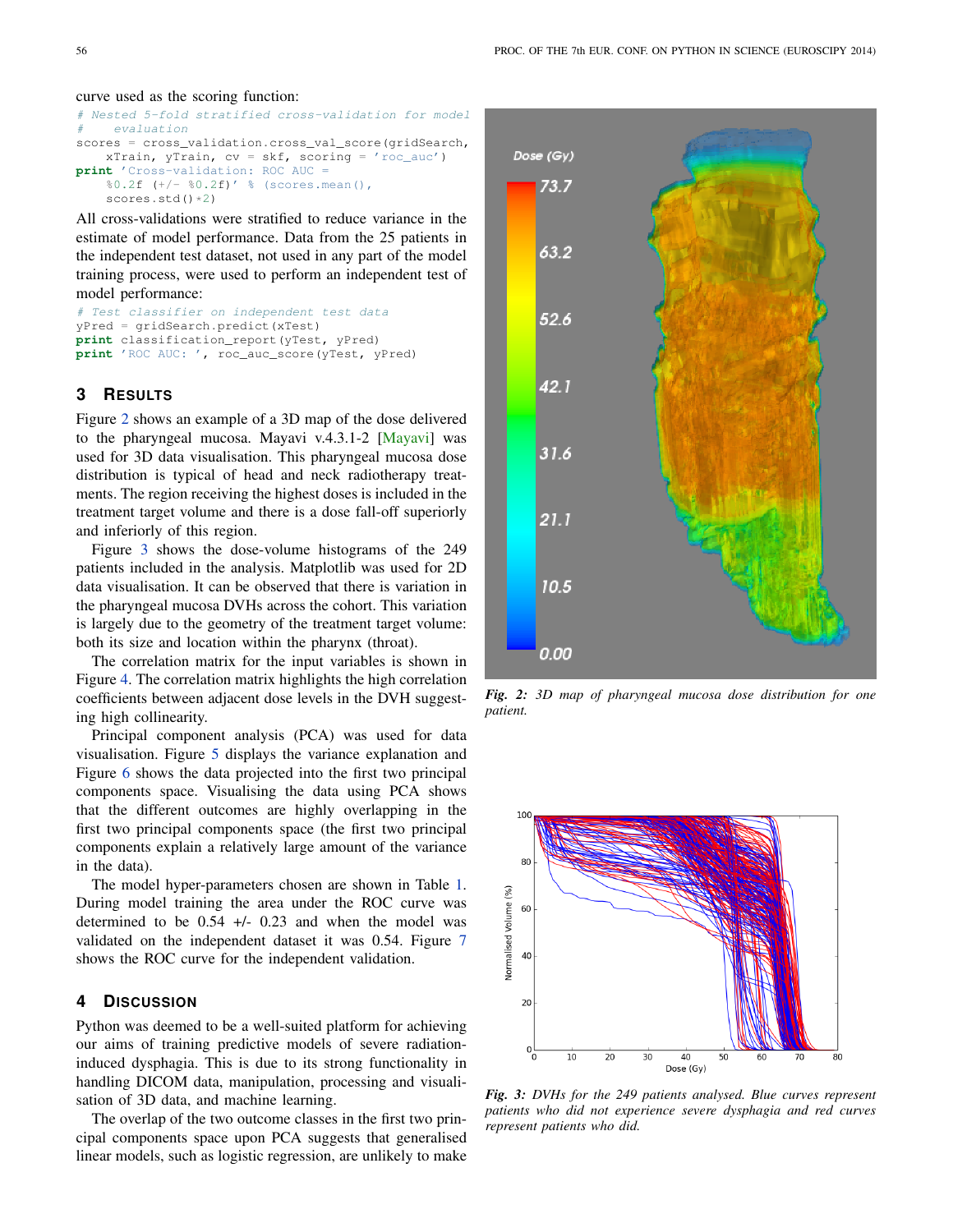<span id="page-4-0"></span>

*Fig. 4: Correlation matrix of model covariates.*

<span id="page-4-1"></span>

*Fig. 5: Variance explanation against principal component index from PCA analysis.*

<span id="page-4-2"></span>

*Fig. 6: Data projection into the first two principal components space. Red points represent patients who experienced severe dysphagia, blue points represent patients who did not experience severe dysphagia.*

<span id="page-4-3"></span>

| Hyper-parameter                | <b>Value</b>    |  |
|--------------------------------|-----------------|--|
| RLR regularisation<br>con-     | 1.0             |  |
| stant $(C)$                    |                 |  |
| RLR threshold                  | 0.4             |  |
| <b>RLR</b> scaling             | 0.75            |  |
| SVC regularisation con-        | 100.0           |  |
| stant $(C)$                    |                 |  |
| SVC kernel                     | basis<br>Radial |  |
|                                | function        |  |
| <b>SVC</b><br>kernel<br>hyper- | 1 <sub>0</sub>  |  |
| parameter (gamma)              |                 |  |

*TABLE 1: Model hyper-parameters.*

<span id="page-4-4"></span>

*Fig. 7: ROC curve for the independent validation.*

good classifiers in this instance. Non-linear kernel modelling is likely to result in models with greater predictive power for this dataset. During model hyper-parameter tuning, the SVC kernel selected was the radial basis function, supporting this observation.

The area under the ROC curve is low for both the internal and external validation indicating that the model is unable to correctly classify patients better than chance. The uncertainty on the area under the ROC curve from the nested crossvalidation is large suggesting that the model is unstable. Our present model is thus unsuitable to support clinical decision making and inform on the causal features of radiation-induced severe dysphagia. However, we are currently exploring improvements to our methodology with promising preliminary results.

There are many potential reasons why our model suffers from low predictive power. These include insufficient characterisation of chemotherapy treatments, smoking status or alcohol status, the influence of other organs, not considered in our study, involved in the onset of severe dysphagia, and the impact of other factors not considered, such as surgery or genetic susceptibility to radiation-induced mucosal damage.

However, we suspect that the low predictive power may, at least in part, be due to limitations associated with the dosimetric input data. In reducing the 3D dose distribution to a DVH much of the information is discarded. We believe that